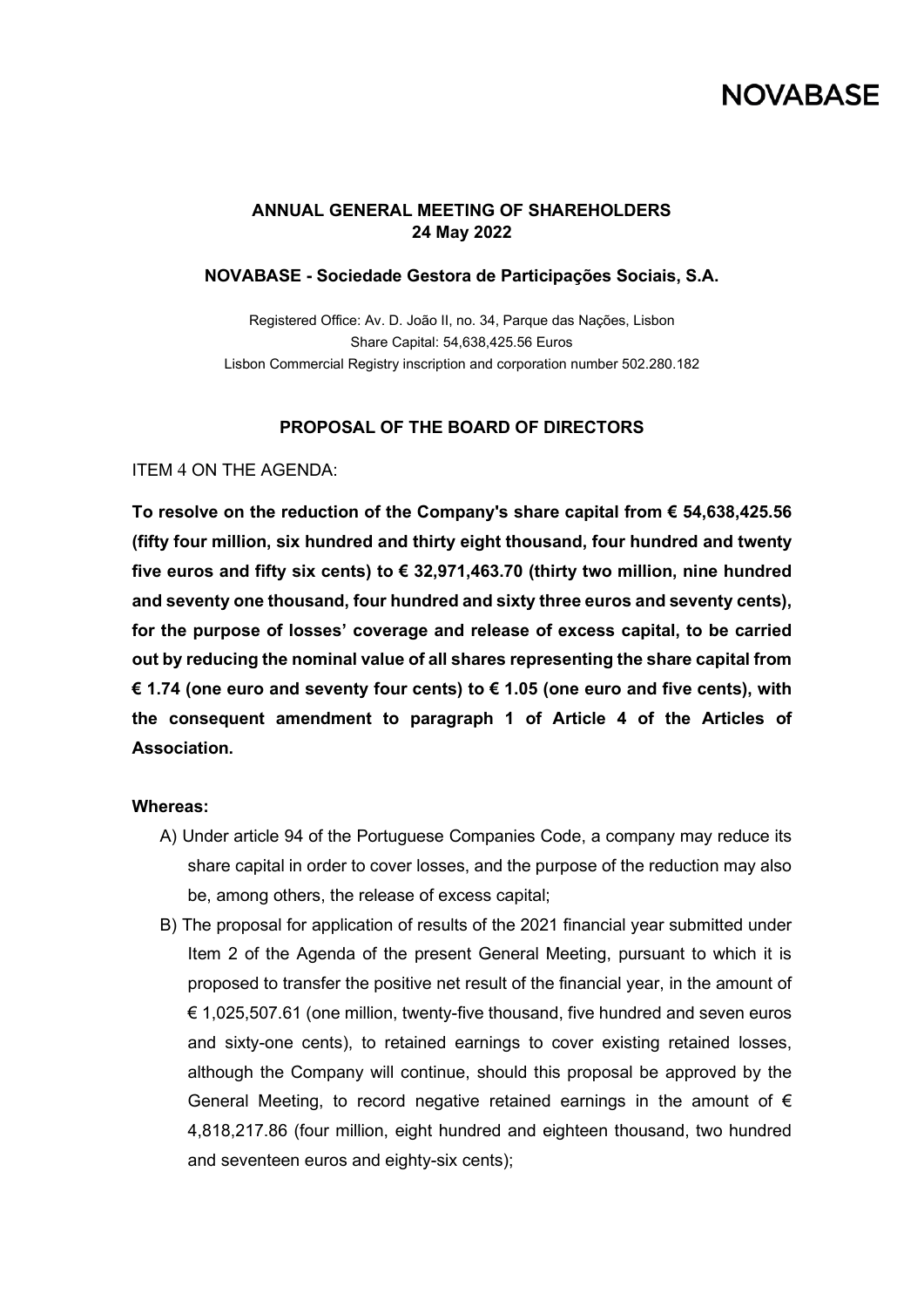

- C) Additionally, within the capital reduction for the purpose of releasing excess capital, several ultimate purposes are admitted: the direct allocation to shareholders of the amounts released, the creation of reserves or the release from obligations to perform capital contributions;
- D) Under article 95 of the Commercial Companies Code, a capital reduction may not be resolved if the net worth of the company does not exceed the new capital in, at least 20%;
- E) This proposal allows for the coverage of all of the Company's retained losses.

### **It is hereby proposed that it is resolved:**

- 1) To reduce the share capital of the Company from € 54,638,425.56 (fifty four million, six hundred and thirty eight thousand, four hundred and twenty five euros and fiftysix cents) to  $\epsilon$  32,971.463.70 (thirty two million, nine hundred and seventy one thousand, four hundred and sixty three euros and seventy cents), with the overall amount of the reduction being  $\epsilon$  21,666,961.86 (twenty one million, six hundred and sixty six thousand, nine hundred and sixty one euros and eighty six cents), with the capital reduction having the following purposes:
	- a) the amount of  $\epsilon$  4,818,217.86 (four million, eight hundred and eighteen thousand, two hundred and seventeen euros and eighty-six cents) will be allocated to cover losses;
	- b) the remaining amount of the reduction, corresponding to  $\epsilon$  16,848,744.00 (sixteen million, eight hundred and forty-eight thousand, seven hundred and forty-four euros), will be destined to release excess capital, under the following terms:
		- (i) the amount of  $\epsilon$  3,346,144.58 (three million, three hundred and forty-six thousand, one hundred and forty-four euros and fifty-eight cents) will be transferred to free reserves; and
		- (ii) the amount of  $\epsilon$  13,502,599.42 (thirteen million, five hundred and two thousand, five hundred and ninety nine euros and forty two cents) will be attributed directly to the shareholders, corresponding to  $0.43 \in$  (forty three cents) per share, in relation to the total number of shares issued.